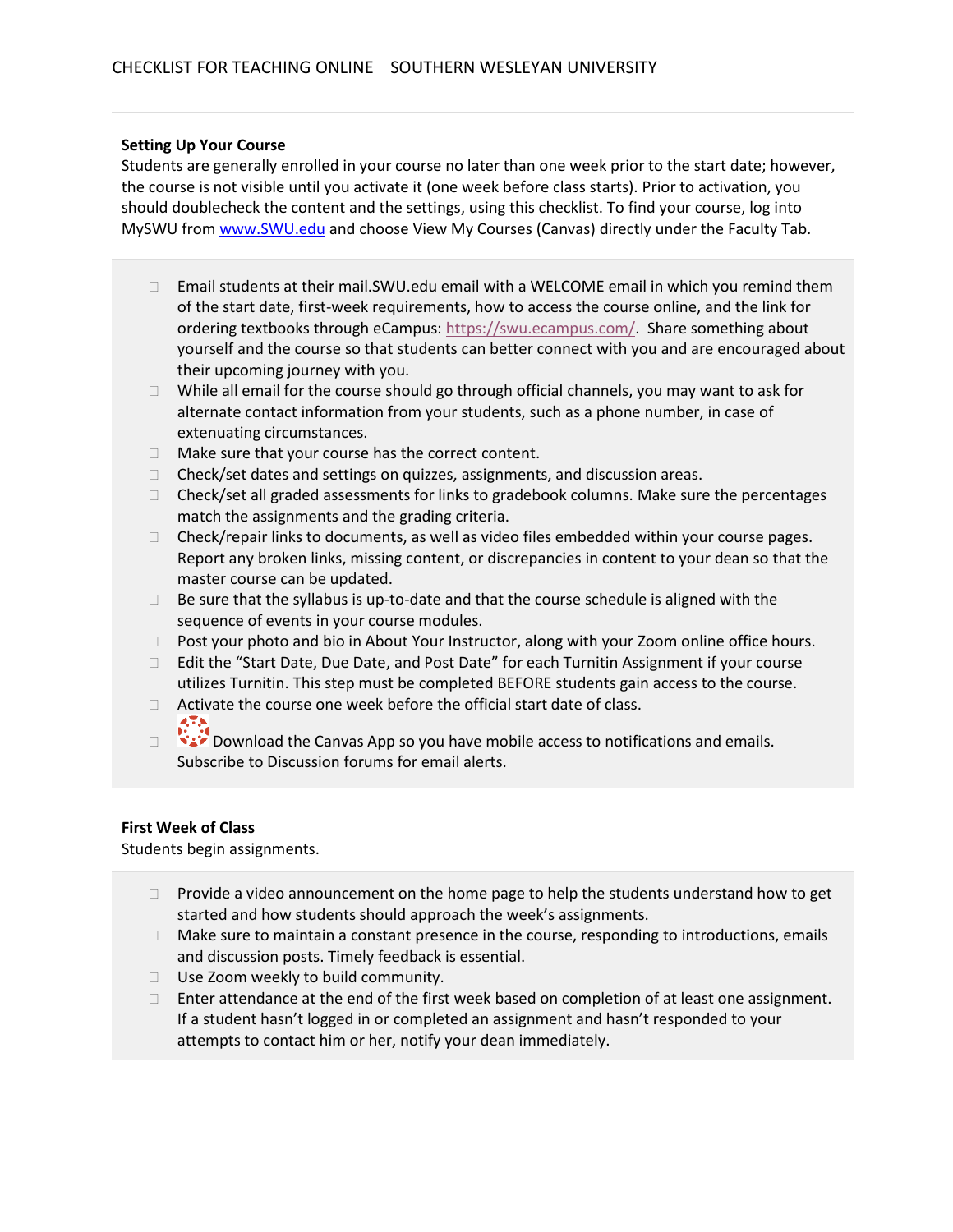### **Succeeding Weeks**

For each module, it is good practice to follow a specific routine in order to maintain communication with the students and to provide prompt feedback.

- $\Box$  Provide a video announcement on the home page to help the students know how to approach the week's assignments: what they need to do, due date reminders, and encouragement and a smile from you!
- $\Box$  Monitor and respond to emails and discussions within 24 hours on weekdays and within 48 hours on weekends. Your timely feedback is worth your effort in many ways.
- Monitor and facilitate graded discussion activity daily. You **must** respond to your students' posts. Otherwise, students believe they are having to teach themselves and will undermine your authority and expertise in the class.
- □ Provide timely grading on all graded activities (within three days is preferred, but never longer than five days).
- $\Box$  Wrap up the weekly activities in a discussion post, announcement, or a short audio/video announcement.
- $\Box$  Make note of problems and complaints as they occur and make corrections immediately when necessary. Keep a record of changes for your dean so that the master course can be corrected.
- $\Box$  Use Speedgrader and rubrics for grading assignments
- $\Box$  Use Chalk and Wire to grade when it is required.